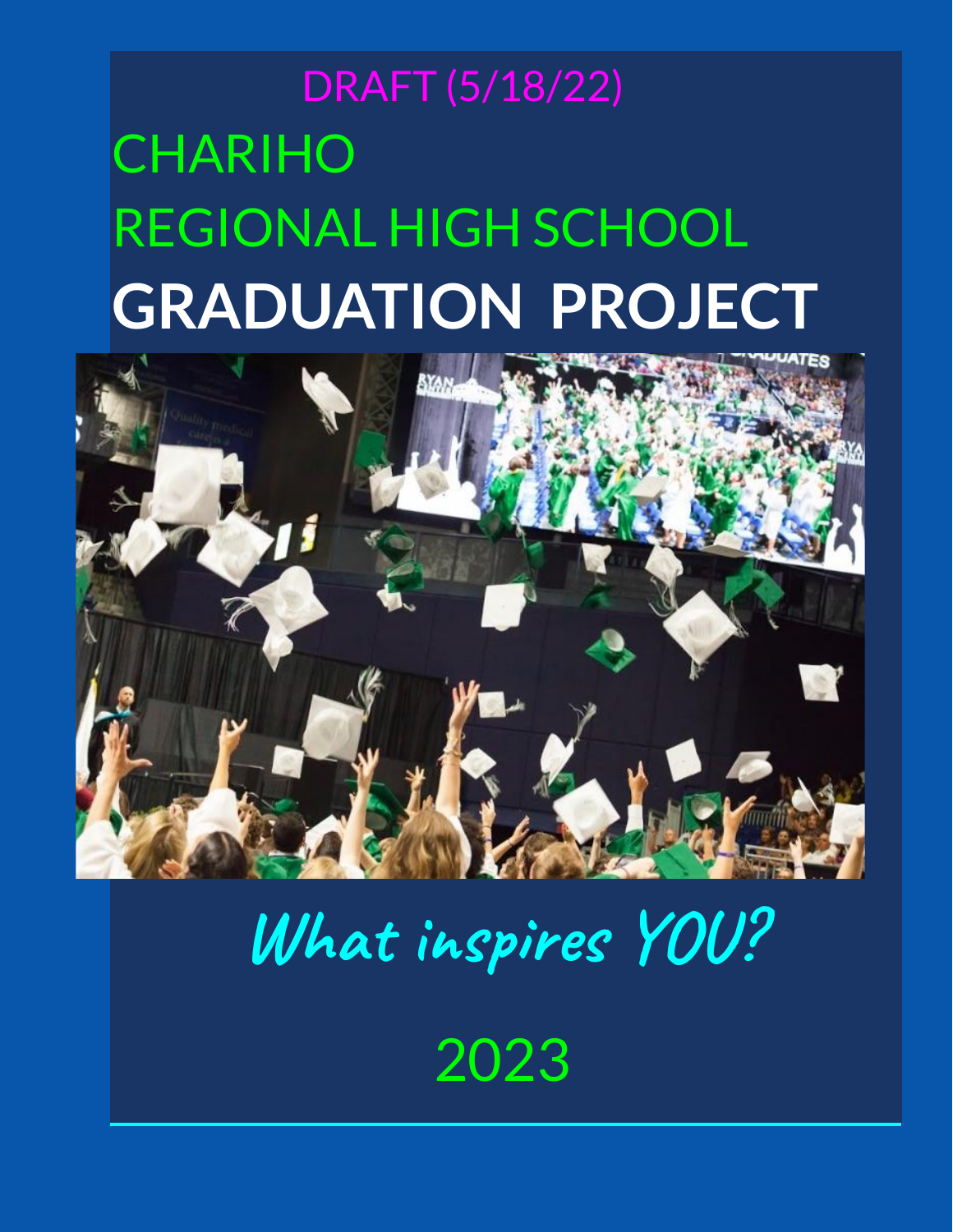# TABLE OF CONTENTS

|                                               | <b>PAGE#</b>   |
|-----------------------------------------------|----------------|
| <b>GRADUATION PROJECT OVERVIEW</b>            | 3              |
| <b>GRADUATION PROJECT COMPONENTS</b>          | $\overline{4}$ |
| <b>CHECKLIST &amp; TIMELINES</b>              | 5              |
| <b>TOPIC OF STUDY &amp; LETTER OF INTENT</b>  | 6              |
| <b>FIELDWORK EXPECTATIONS</b>                 | $\overline{7}$ |
| <b>JOURNAL REQUIREMENTS</b>                   | 8              |
| <b>JOURNAL RUBRIC</b>                         | 9              |
| PRESENTATION REQUIREMENTS                     | 10             |
| PRESENTATION RUBRIC                           | 11             |
| <b>IMPORTANT FORMS</b>                        | 12             |
| <b>STUDENT RESOURCES</b>                      | 13             |
| <b>GRADUATION PROJECT CONTACT INFORMATION</b> | 14             |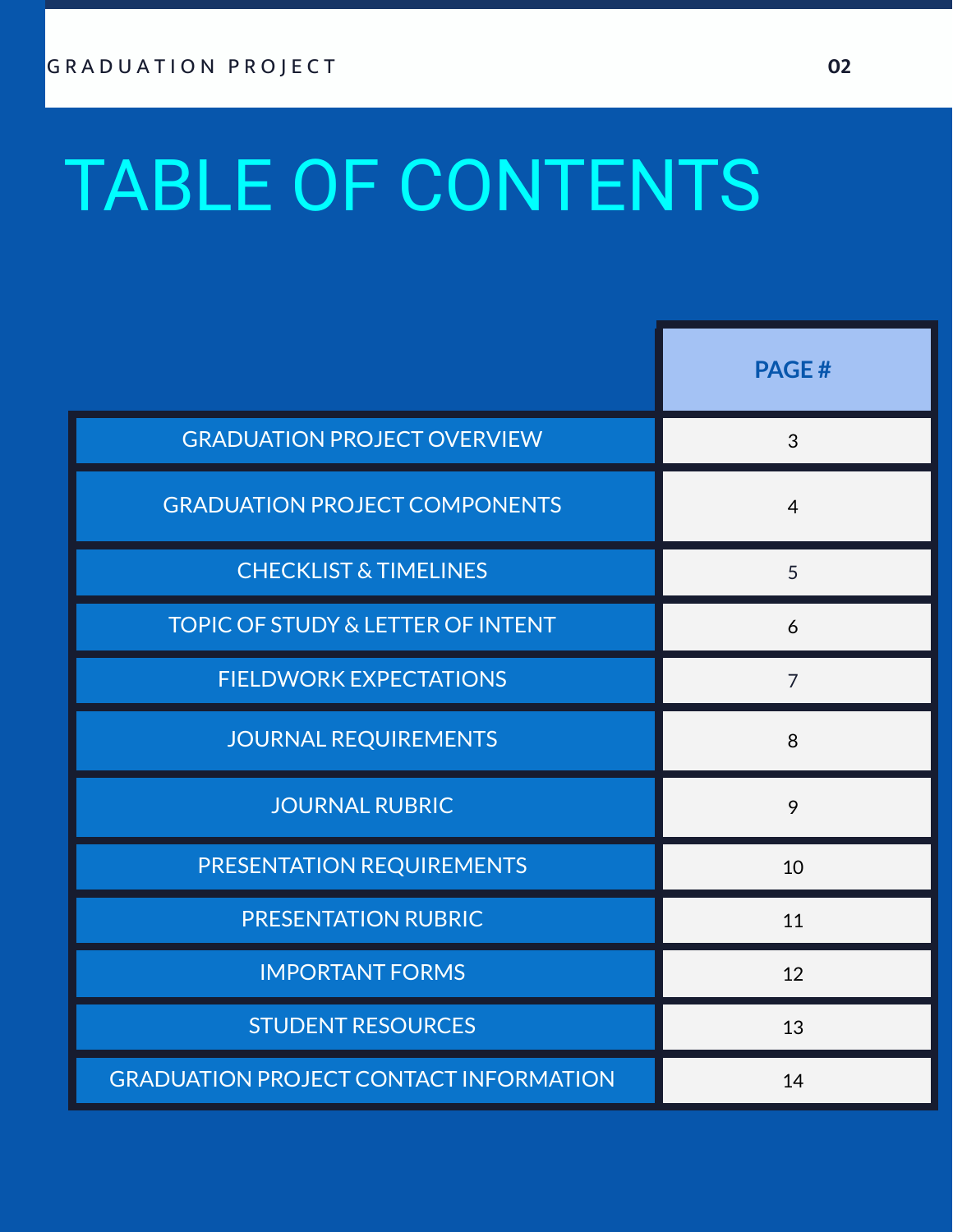#### G R A D U A T I O N P R O J E C T **03**

# <span id="page-2-1"></span><span id="page-2-0"></span>GRADUATION PROJECT **OVERVIEW**

<span id="page-2-2"></span>Through their senior project, students will engage in and complete a 4-part educational experience that demonstrates their readiness for college or career. Students will immerse themselves in a project of high interest related to the essential theme: *What inspires you?*

As a result of their project, students will connect with community members, engage in meaningful fieldwork, deeply explore a topic of interest, evaluate their learner qualities, and summarize and present their learning.

### CHS Learner Qualities

*Over* the course of their senior project, students will employ & reflect on their learner qualities:

SELF-DIRECTED LEARNER QUALITY PRODUCER

#### COLLABORATIVE WORKER

#### RESPECTFUL CITIZEN GROWTH MINDSET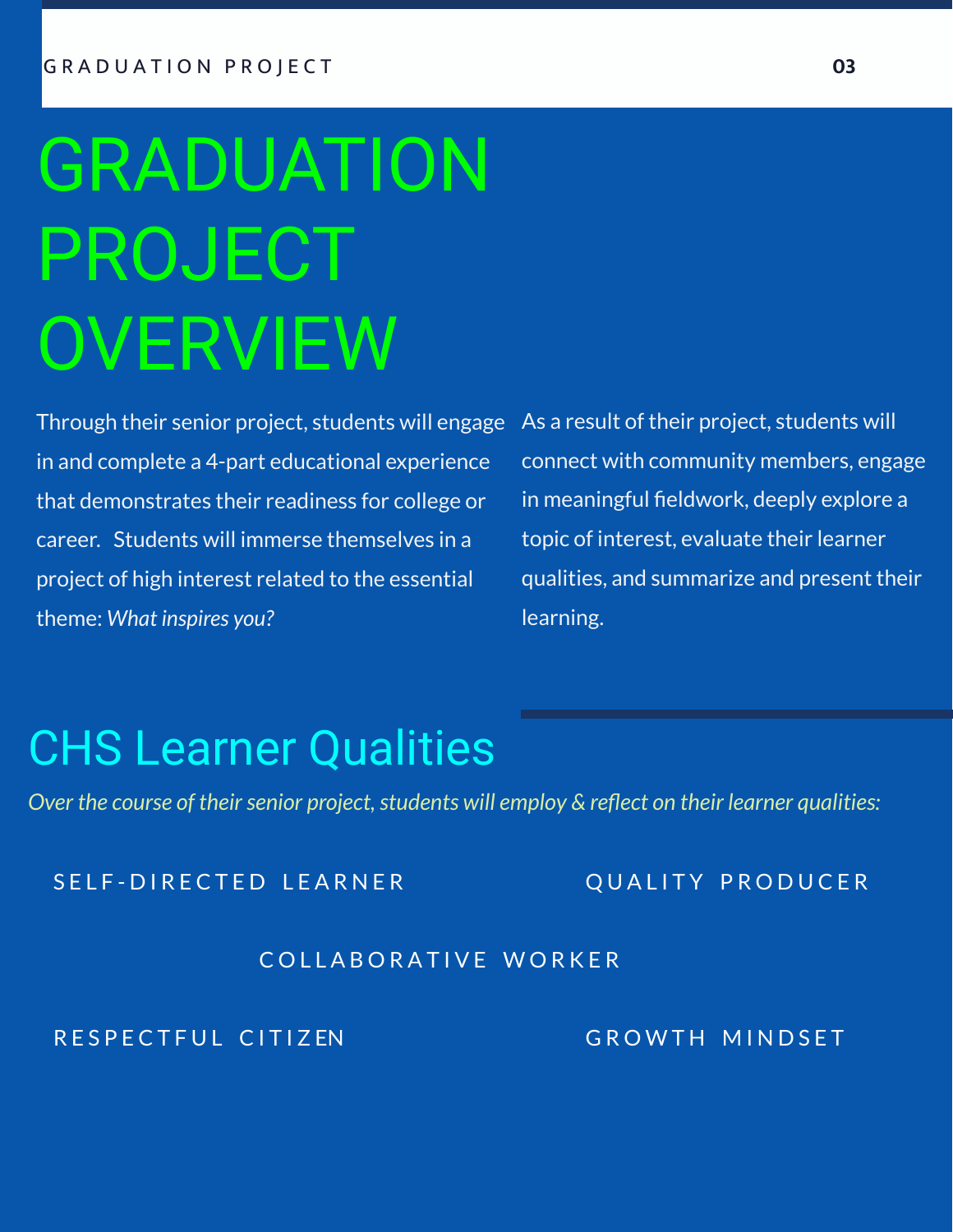#### G R A D U A T I O N P R O J E C T **04**

# <span id="page-3-0"></span>T H E C O M P O N E N T S

#### The 4 basic project requirements are...

TOPIC OF STUDY & **RESEARCH** 

Considering the theme: What inspires you?, students will deeply explore an academic interest, social service, a possible career, or a creative project. Students will submit a one-page letter of intent for topic approval (see page 6 for criteria). Students will engage in research and fieldwork related to this topic.

#### FIELDWORK

Students will complete a minimum of 15-hours of fieldwork. At least 10 of the 15 fieldwork hours will be with a mentor/expert in the field of study. Please see page 7 for more specific criteria.

#### **JOURNAL** ENTRIES

Four journals will accompany the topic research and fieldwork experience. One of the journals will require research from literary resources. See pages 8 & 9 for journal criteria and rubrics.

#### PRESENTATION

The project presentation is the culminating experience that exhibits all the student has learned. Presentations must be at least 15-minutes long and highlight connections to learner qualities. Students are encouraged to get creative and consider demonstration and interactive showcases of their learning. See pages 10 & 11 for presentation criteria.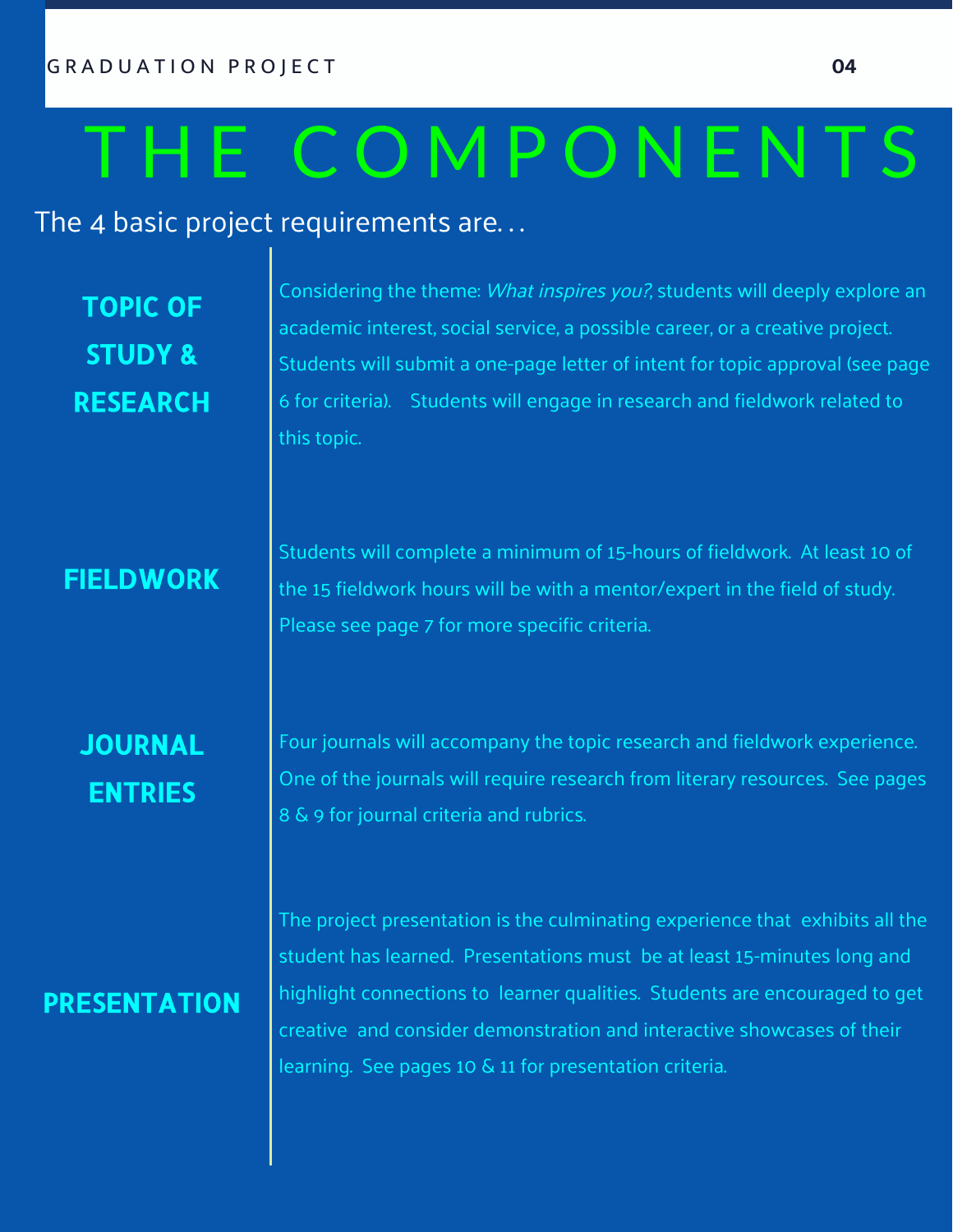# <span id="page-4-0"></span>CHECKLIST & TIMELINES

|                                                            | <b>Where to Submit?</b>                                       | <b>When to Submit?</b>                                                                                              |
|------------------------------------------------------------|---------------------------------------------------------------|---------------------------------------------------------------------------------------------------------------------|
| <b>CREATE GOOGLE SITE</b>                                  | Click HERE for template                                       | By End of Q3 Junior Year                                                                                            |
| <b>TOPIC SELECTION &amp; LETTER</b><br><b>OF INTENT</b>    | <b>Submit to Google Site</b>                                  | By End of Q3 Junior Year                                                                                            |
| <b>MENTOR</b><br><b>APPROVAL FORM</b>                      | Sign & Submit to Google Site                                  | By End of Q3 Junior Year                                                                                            |
| <b>PARENT &amp; STUDENT</b><br><b>ACKNOWLEDGEMENT FORM</b> | Sign & Submit to Google Site                                  | By End of Q3 Junior Year                                                                                            |
| ALL THE ABOVE MUST BE COMPLETED PRIOR TO FIELDWORK         |                                                               |                                                                                                                     |
| <b>15-HOURS OF</b><br><b>FIELDWORK LOG</b>                 | Sign & Submit to Google Site                                  | By FEBRUARY 1st of Senior Year                                                                                      |
| <b>AT LEAST 4 JOURNALS</b>                                 | <b>Submit to Google Site</b>                                  | Journal I Due:<br><b>OCTOBER 1st Senior Year</b><br><b>Journals II-IV Due::</b><br><b>MARCH 15th of Senior Year</b> |
| <b>SENIOR PROJECT</b><br><b>PRESENTATION</b>               | <b>Submit to Google Site</b>                                  | By MAY 1st of Senior Year                                                                                           |
| <b>SENIOR PROJECT</b><br><b>PRESENTATION DAY</b>           | <b>Professional Attire &amp;</b><br><b>Presentation Ready</b> | MAY 19, 2023                                                                                                        |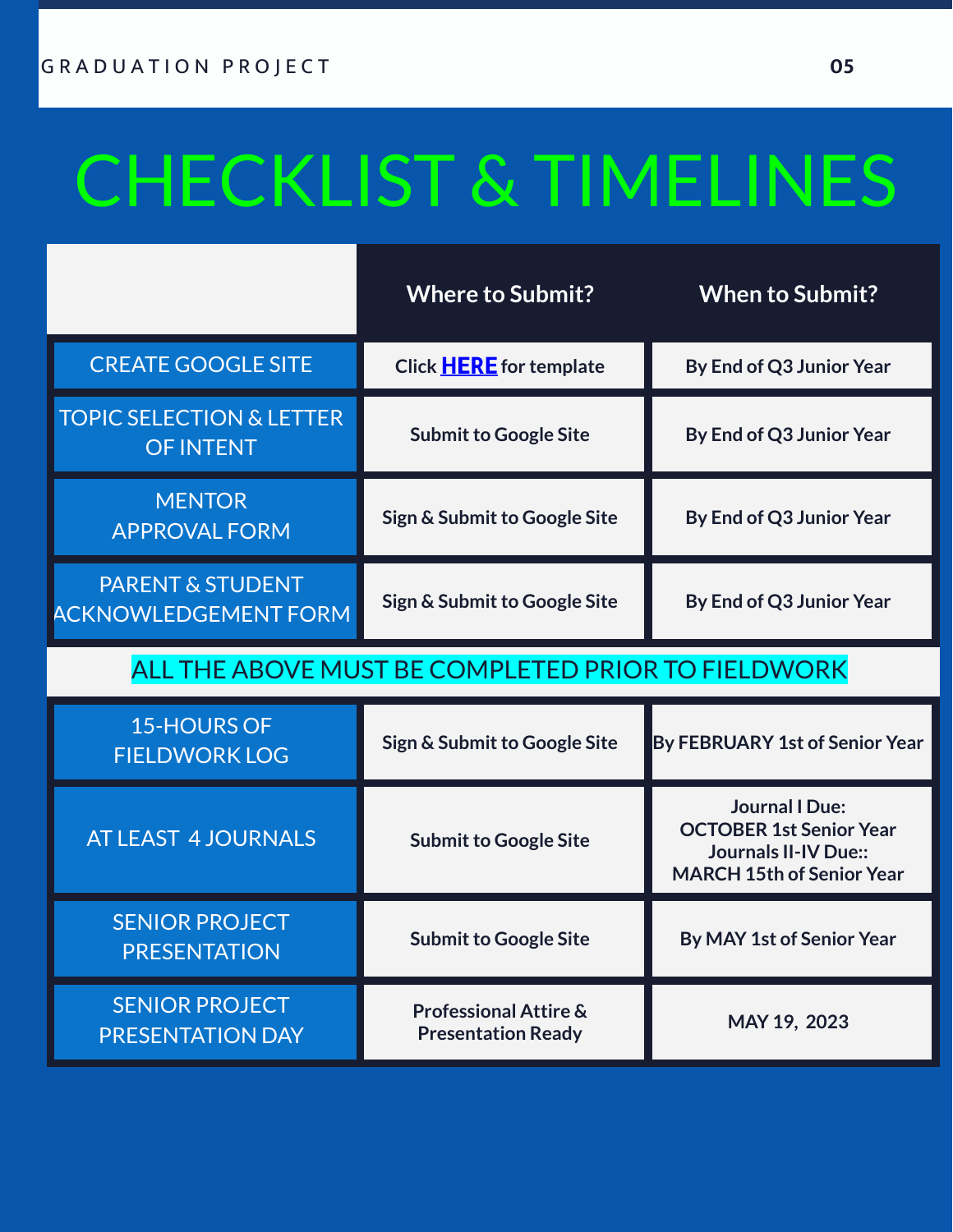# <span id="page-5-0"></span>TOPIC OF STUDY

The selection of a topic of study is the most important phase of the Senior Project experience. The topic selected can be an academic interest, a social service, a possible career, or a creative project that will require a depth of study to meet at least 15 hours of fieldwork. Students must choose a project that is a **stretch** for them and moves their learning beyond what they already know and can do.

# LETTER OF INTENT

Students must write a one-page letter of intent that outlines their project and details how they will align with the CHS Learner [Qualities.](https://docs.google.com/document/d/1EMJRpJHKy3JzaOMgJoiL2A6GzDRsAPyfg9uf4qoQWeM/edit?usp=sharing) The Letter of Intent should be written in Block Style Letter format. Each paragraph must address the following questions with specific details and explanations.

#### **Paragraph 1:**

■ *What is the topic of study and why did you choose this topic of study? Describe the details of your project. Why did you select thistopic based on the theme of "What Inspires You?"*

#### **Paragraph 2:**

*● How doesthis project represent a "learning stretch" and challenge you? For example, do you have prior knowledge in this area? Isthis a new topic for you? Isthis a possible career or future interest?*

#### **Paragraph 3:**

*● What will you do for your fieldwork? Who is your mentor? What is his/her experience or expertise in your chosen field?*

#### **Paragraph 4:**

*● How will you use all 5 of the CHS Learner Qualitiesto meet your goals and successfully complete your Senior Project?*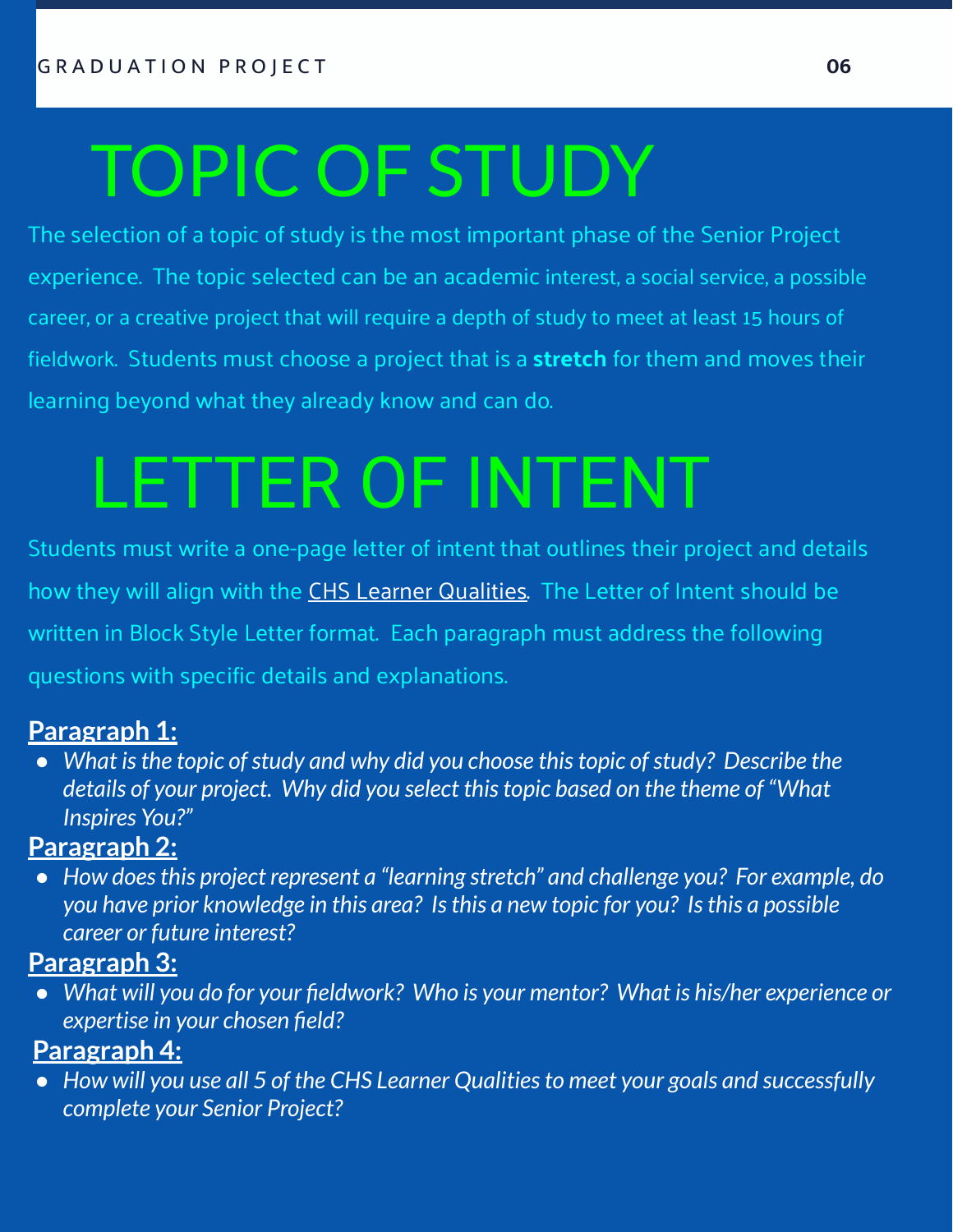### <span id="page-6-0"></span>FIELDWORK EXPECTATIONS

Students will complete a minimum of 15-hours of fieldwork. At least 10 of the 15 fieldwork hours will be with a mentor/expert in the field of study. Fieldwork may include shadowing, hands-on experiences, or interviews. Fieldwork must be performed above and beyond the school day and not during paid work hours. Mentors cannot be immediate family members. Students are encouraged to find mentors who are outside of the school and that truly align with their passion and interest.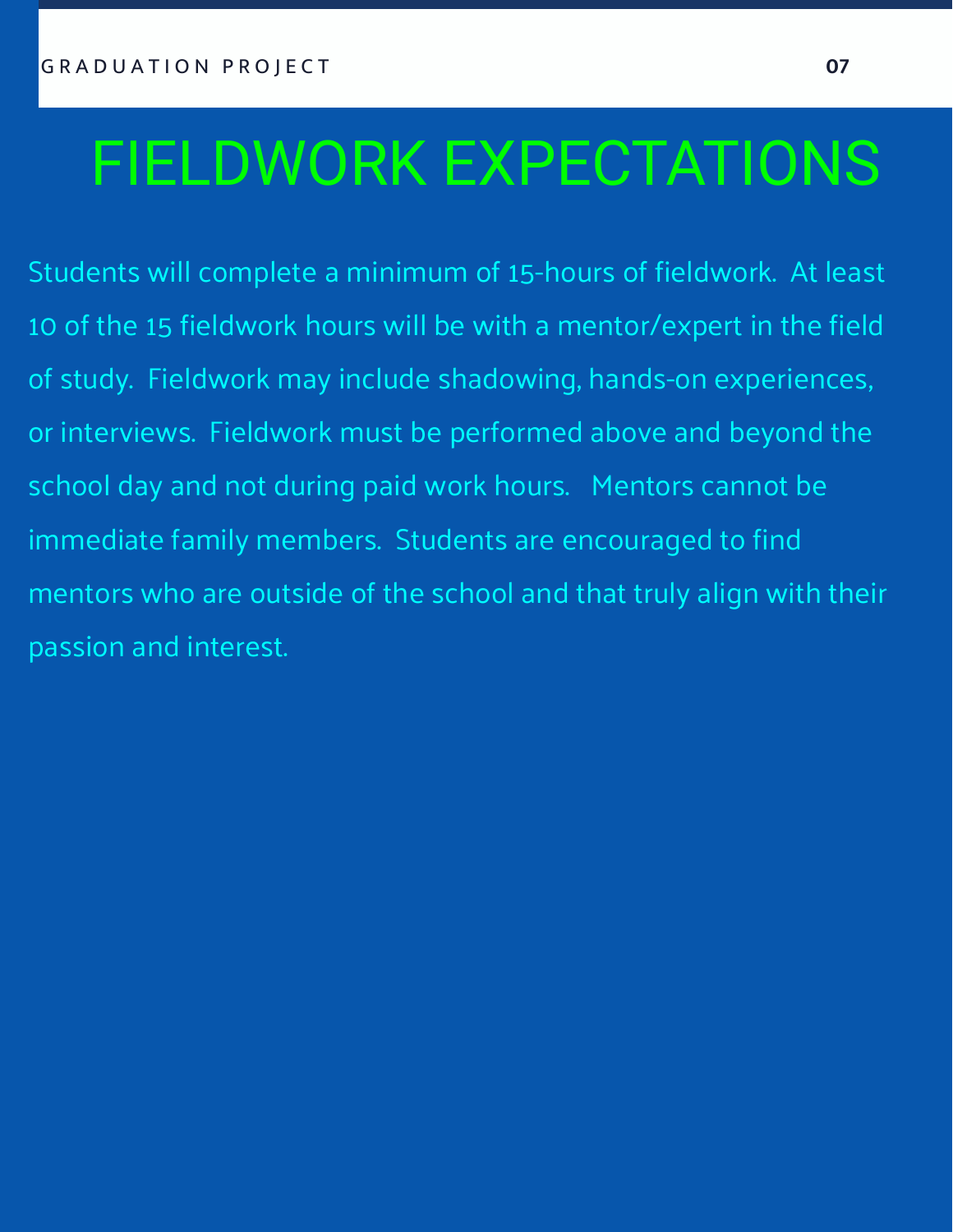# <span id="page-7-0"></span>JOURNAL REQUIREMENTS

Journals are an important component of the Senior Project. All Journals must be typed and be a minimum of 250 words, with the exception of the Research Journal, which should be a minimum of 500 words. Journals should be of high quality, detailed, reflective and students must answer each of the questions for the respective journal. Students are encouraged to include visuals/pictures from their fieldwork. See below for each of the journal expectations:

#### **Journal I: Goals & Expectations:**

*●* What are your goals from this fieldwork & topic of study? In what ways is this project stretching your learning? What questions would you like to answer about your experience or about your chosen topic?

#### **Journal II: Experience:**

*●* Provide <sup>a</sup> summary of your 15-hours of fieldwork experience. Describe an 'ah-ha' moment or memorable experience connected to your fieldwork and elaborate on the circumstances and outcomes of this moment.

#### **Journal III: Research:**

*●* Answer one or two of your questions identified in Journal <sup>1</sup> using research from interviews, literary sources, and first-hand experience. Include an MLA Works Cited with at least 3 sources used in your response.

#### **Journal IV: Roadblocks & Reflections:**

*●* What would you change if you could do it all over again? What are some obstacles you have encountered as part of your fieldwork? What are some ways you have worked through these obstacles? What new learning will you take with you? How did you meet and demonstrate the expectations of each of our <sup>5</sup> Learner Qualities?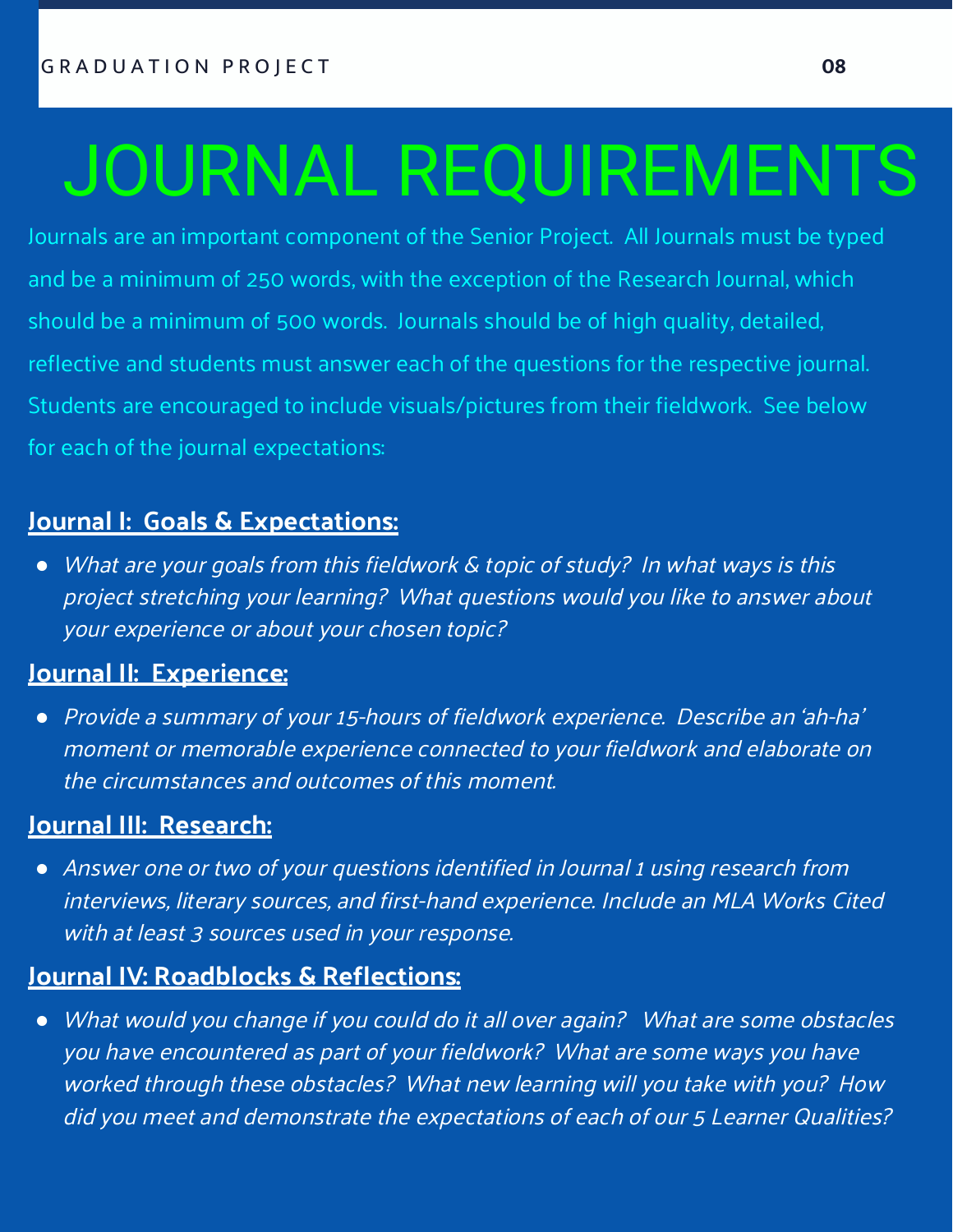### <span id="page-8-0"></span>JOURNAL RUBRIC

|                                                  | <b>Exceeds</b><br>(5)                                                                                                                                                                                                          | <b>Meets</b><br>(4)                                                                                                                                                                                                                                    | <b>Does Not Meet</b><br>(3)                                                                                                                                                                                                                     | <b>SCORE</b> |
|--------------------------------------------------|--------------------------------------------------------------------------------------------------------------------------------------------------------------------------------------------------------------------------------|--------------------------------------------------------------------------------------------------------------------------------------------------------------------------------------------------------------------------------------------------------|-------------------------------------------------------------------------------------------------------------------------------------------------------------------------------------------------------------------------------------------------|--------------|
| <b>Research</b><br>(Journal III<br>only)         | · makes effective use of<br>available resources<br>• effectively uses relevant and<br>sufficient text support from<br>the resources with accuracy<br>• effectively uses at least three<br>credible sources                     | • makes adequate use of<br>available resources<br>• uses relevant and sufficient<br>text support from the<br>resources with accuracy<br>· uses at least two credible<br>sources                                                                        | • makes inadequate use of<br>available resources<br>• fails to use relevant and<br>sufficient text support from<br>the resources with accuracy<br>· uses less than two credible<br>sources                                                      |              |
| <b>Addresses</b><br>the Journal<br><b>Prompt</b> | addresses all aspects of the<br>writing task with a tightly<br>focused and detailed response                                                                                                                                   | addresses the writing task with<br>a focused response                                                                                                                                                                                                  | attempts to address the<br>writing task but lacks focus                                                                                                                                                                                         |              |
| <b>Development</b>                               | develops the topic skillfully and<br>thoroughly using at least five<br>relevant and appropriate facts,<br>extended definitions, concrete<br>details, quotations, or other<br>examples                                          | develops the topic thoroughly<br>using at least three relevant and<br>appropriate facts, extended<br>definitions, concrete details,<br>quotations, or other examples                                                                                   | inconsistently develops the<br>topic using less than three<br>relevant or appropriate facts,<br>extended definitions, concrete<br>details, quotations, or other<br>examples                                                                     |              |
| <b>Vocabulary</b>                                | Includes a wide variety of<br>complex vocabulary related to<br>the field of study that expands<br>and enhances the response                                                                                                    | includes appropriate and<br>relevant vocabulary related to<br>the field of study that supports<br>the response                                                                                                                                         | includes basic and/or limited<br>vocabulary related to the field<br>of study to support the<br>response                                                                                                                                         |              |
| <b>Organization</b>                              | effectively organizes complex<br>ideas and information so that<br>each new element builds on<br>that which precedes it to create<br>a unified response                                                                         | response includes an<br>introduction, body that<br>organizes complex ideas,<br>concepts, and information to<br>create a cohesive response, and<br>a conclusion that supports the<br>information presented                                              | organizes ideas and<br>information in a manner that<br>may lack cohesion (ideas may<br>be rambling and/ or repetitive)                                                                                                                          |              |
| Language/<br><b>Conventions</b>                  | · demonstrates an exemplary<br>command of standard<br><b>English conventions</b><br>• has sentences that are<br>skillfully constructed with<br>appropriate variety in length<br>and structure<br>· follows standard MLA format | • demonstrates a command of<br>standard English conventions;<br>errors do not interfere with<br>understanding<br>• has sentences that are<br>generally complete with<br>sufficient variety in length and<br>structure<br>· follows standard MLA format | · demonstrates a weak<br>command of standard<br>English conventions; errors<br>interfere with understanding<br>• has sentence formation<br>errors and/or a lack of<br>sentence variety<br>• has several errors following<br>standard MLA format |              |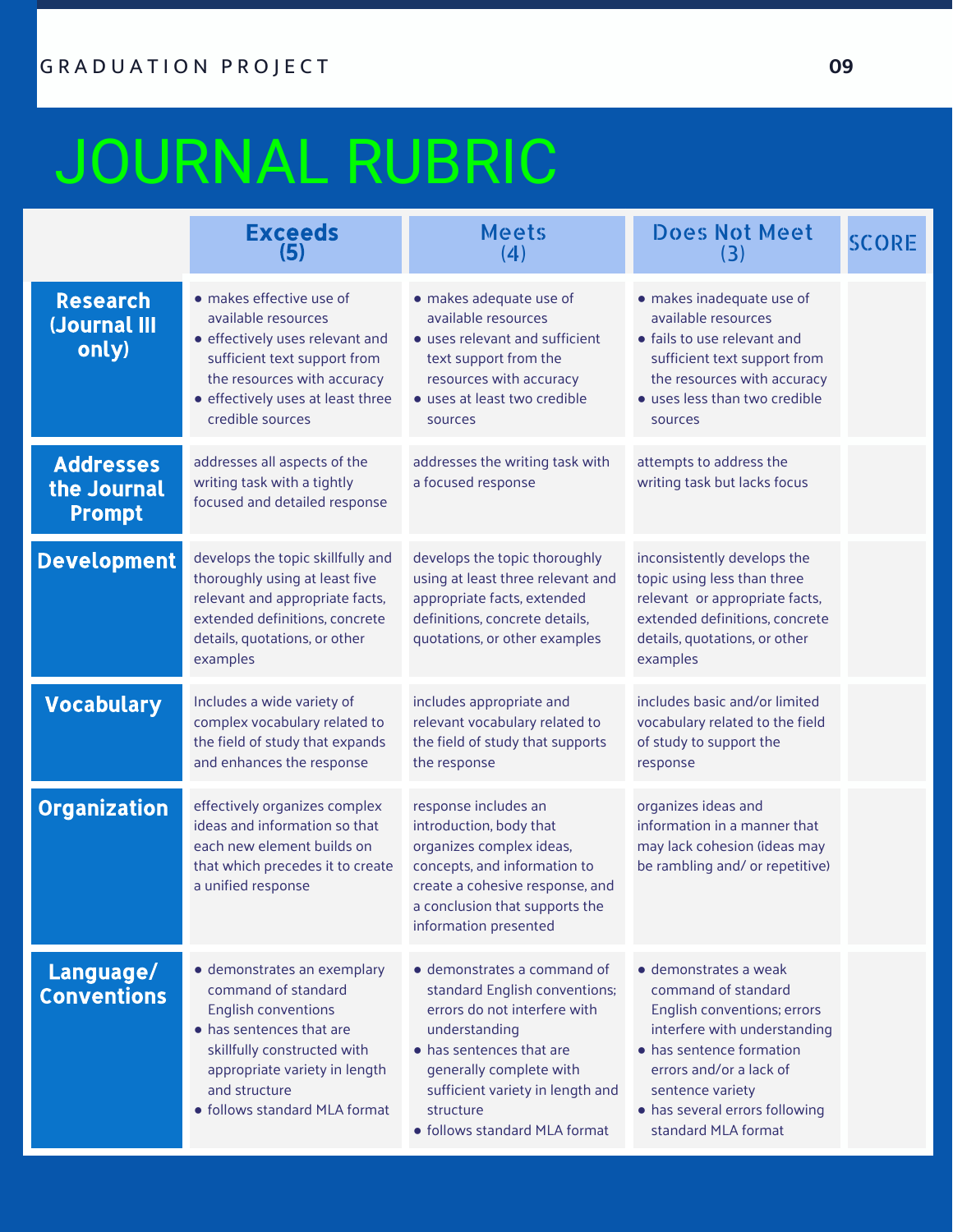### <span id="page-9-0"></span>PRESENTATION REQUIREMENTS

The culminating experience of the Graduation Project is the Presentation which provides students the opportunity to showcase their learning to panelists.

#### **The Senior Project Presentation must:**

- Be 15-minutes in length
- Have a structured introduction. The introduction should include information about the decision-making that went into the Graduation Project topic.
- Include a summary of fieldwork and mentor experience. Include an audio/visual aid that serves to help the audience better understand what was done and learned from the Graduation Project. If the Project resulted in an actual product, this product should be part of the presentation. Students are encouraged to be creative with their presentation and to consider demonstration and interactive showcases of their learning.
- Describe the learning stretch. How was the project a challenge? How did it stretch skills and knowledge?
- Have a structured conclusion. The conclusion should summarize how students demonstrated each of the five, Learner Qualities. The conclusion should capture how this experience has impacted future decisions.
- Includes a completed Google Site that is composed of all required Senior Project Components, in an organized and visually appealing format.

#### **See Presentation Rubric on Following Page**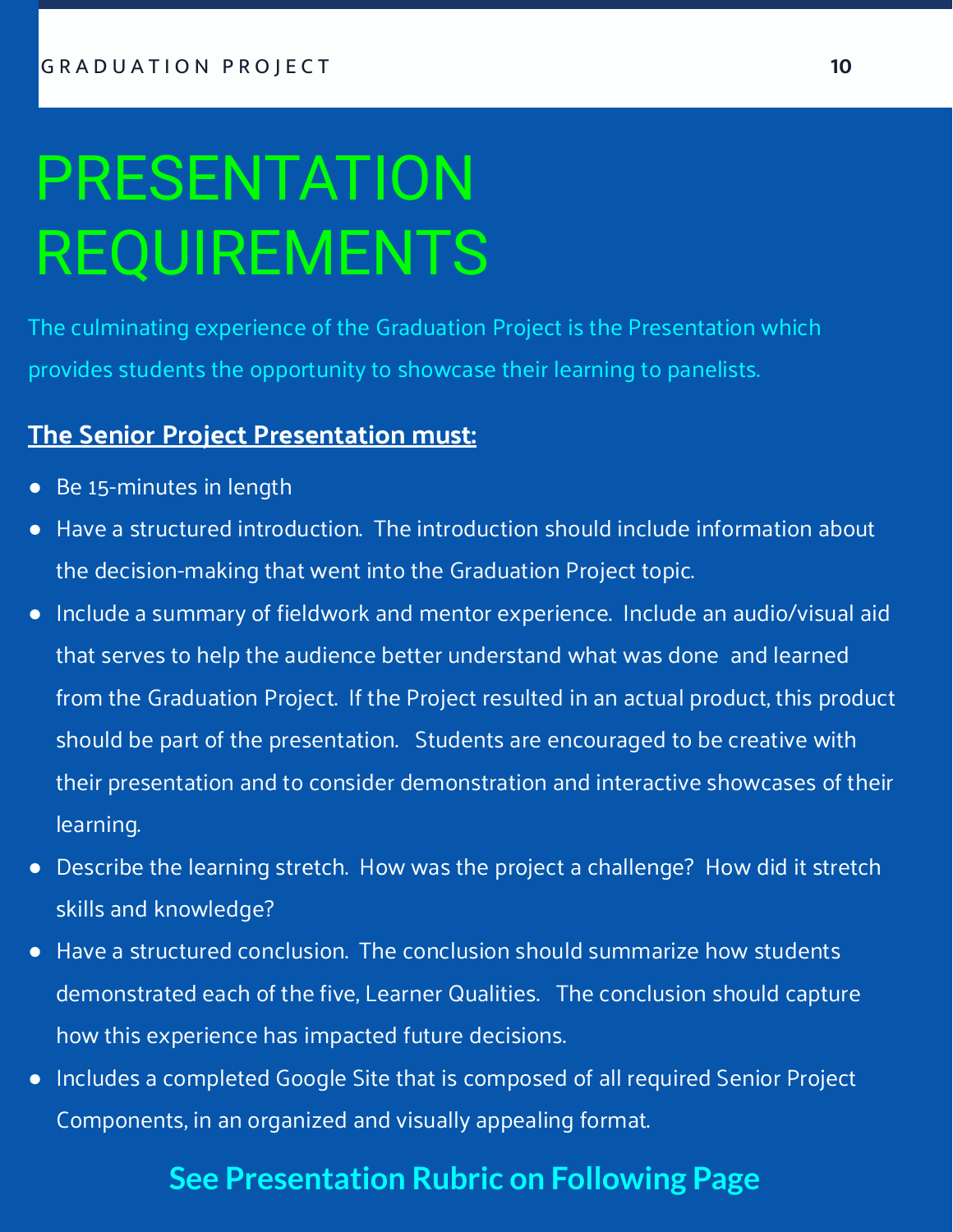### <span id="page-10-0"></span>PRESENTATION RUBRIC

|                                            | <b>Exceeds</b><br>(5)                                                                                                                                                                                                       | <b>Meets</b><br>(4)                                                                                                                                                                              | <b>Does Not Meet</b><br>(3)                                                                                                                                                                  | <b>SCORE</b> |
|--------------------------------------------|-----------------------------------------------------------------------------------------------------------------------------------------------------------------------------------------------------------------------------|--------------------------------------------------------------------------------------------------------------------------------------------------------------------------------------------------|----------------------------------------------------------------------------------------------------------------------------------------------------------------------------------------------|--------------|
| Organization<br>Introduction<br>Conclusion | • Organized in a logical,<br>purposeful sequence with a<br>clearly identified purpose/<br>theme<br>• Highly individual and purposeful<br>introduction and conclusion                                                        | • Organized in a logical<br>sequence with an identified<br>purpose/theme<br>• Purposeful introduction and<br>conclusion                                                                          | • Information not Organized<br>with no purpose/theme<br>· Weak, unclear, or no<br>introduction and conclusion                                                                                |              |
| Learning<br><b>Stretch</b>                 | New knowledge explained<br>thoroughly and clearly with<br>specific examples of what was<br>learned                                                                                                                          | New knowledge explained<br>with examples of what was<br>learned                                                                                                                                  | No new knowledge explained<br>with no examples of what<br>was learned                                                                                                                        |              |
| <b>Evidence of</b><br>Knowledge            | · Ideas are very clear and strongly<br>developed<br>• Variety of specific evidence or<br>work products from<br>fieldwork/research that clearly<br>and thoroughly are explained<br>and strongly support the<br>purpose/theme | · Ideas are mostly clear and<br>developed<br>• Some specific evidence or<br>work products from<br>fieldwork/research that are<br>explained and support the<br>purpose/theme                      | · Ideas are not clear and<br>developed<br>• No evidence or work<br>products from<br>fieldwork/research that are<br>explained                                                                 |              |
| <b>Delivery</b>                            | • Exceptional vocal delivery, verbal<br>cues, gestures, and eye contact<br>that enhance presentation<br>• Engages audience with<br>exceptional confidence and<br>enthusiasm that reflects<br>individuality                  | • Adequate and appropriate<br>vocal delivery, verbal cues,<br>gestures, and eye contact<br>• Engages audience with<br>some confidence and<br>enthusiasm that reflects<br>some individuality      | · Poor vocal delivery, verbal<br>cues, gestures, and no eye<br>contact<br>· Does not engage audience<br>with confidence and lacks<br>enthusiasm                                              |              |
| <b>Interaction</b><br>& Visuals            | Variety of interactive and<br>professional visual or audio aids<br>that are carefully prepared and<br>enhance presentation                                                                                                  | One or two interactive visual<br>or audio aids that support<br>presentation                                                                                                                      | One or two interactive visual<br>or audio aids that support<br>presentation                                                                                                                  |              |
| Connection<br>to LQs                       | • Clear understanding of Learner<br>Qualities and exceptionally<br>insightful knowledge of content<br>• Clearly explained connection<br>between Learner Qualities and<br>evidence/work product from<br>fieldwork/research   | • Some understanding of<br><b>Learner Qualities and</b><br>knowledge of content<br>• Some connection between<br><b>Learner Qualities and</b><br>evidence/work product<br>from fieldwork/research | • No understanding of<br><b>Learner Qualities and</b><br>knowledge of content<br>• No connection between<br><b>Learner Qualities and</b><br>evidence/work product from<br>fieldwork/research |              |
| Panel<br>Questions                         | Thoroughly answers questions<br>with ease, clear understanding,<br>and specific evidence                                                                                                                                    | Answers questions with<br>some understanding and<br>evidence                                                                                                                                     | Cannot answer questions<br>with understanding                                                                                                                                                |              |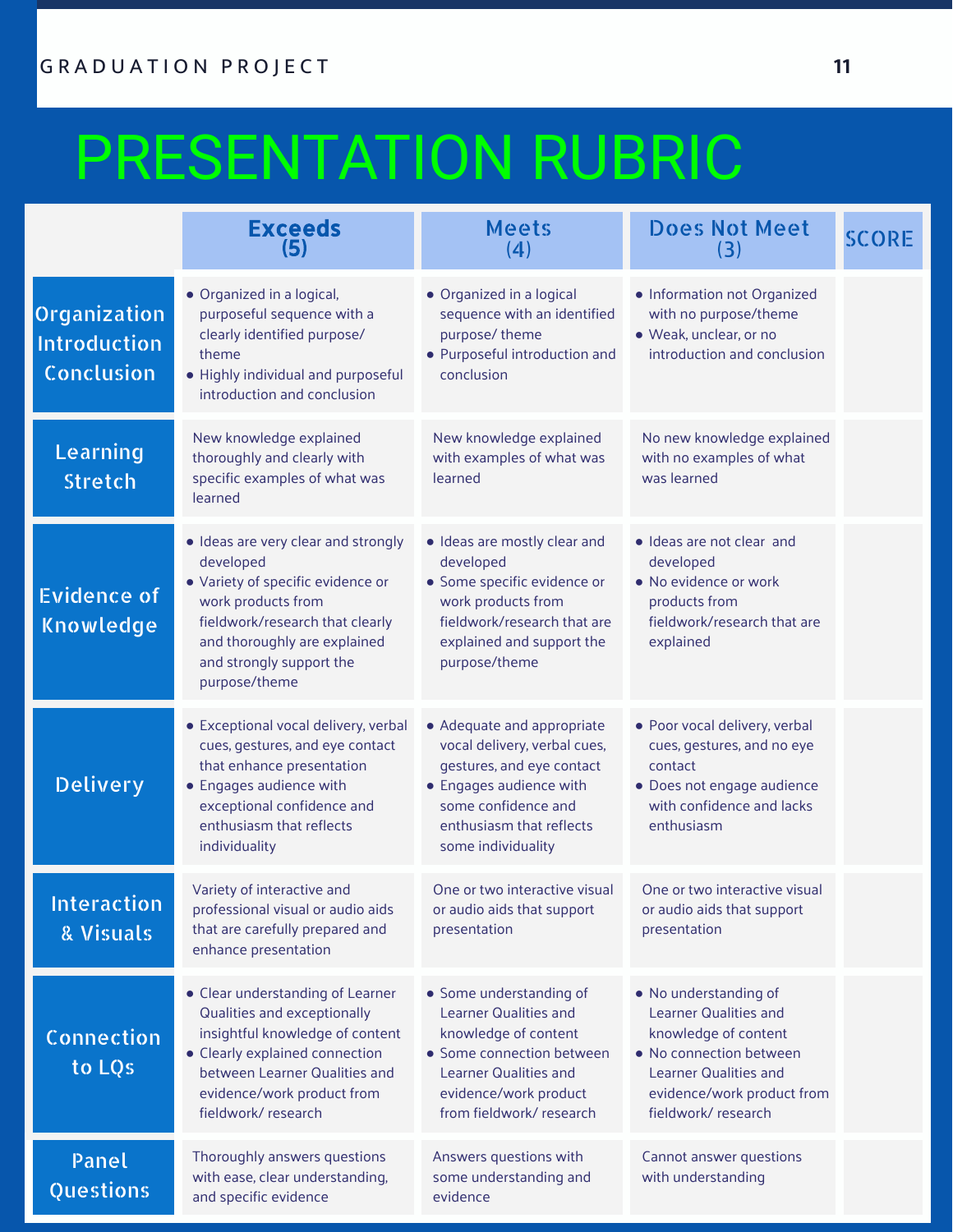### <span id="page-11-0"></span>IMPORTANT FORMS

The following forms require submission at key points in the Senior Project process.

- 1. The Mentor Approval Form is signed by the student's parent or guardian and is an approval of the student's mentor choice. The Mentor also signs the form in agreement that they will abide by the Mentor Code of Conduct found HERE.
- 2. The Parent & Student Acknowledgement Form is signed by both the parent and student as an acknowledgement of the Project expectations.
- 3. The Fieldwork Time Log is signed by the mentor to record the number of fieldwork hours completed.

|                                                    | <b>See Link Below</b><br>to Access | <b>When to Submit?</b>            |
|----------------------------------------------------|------------------------------------|-----------------------------------|
| 1. MENTOR APPROVAL FORM                            | <b>Click HERE</b>                  | By MAY 1st of Junior Year         |
| 2. PARENT & STUDENT<br><b>ACKNOWLEDGEMENT FORM</b> | <b>Click HERE</b>                  | By MAY 1st of Junior Year         |
| 3. FIELDWORK TIME LOG                              | <b>Click HERE</b>                  | By February 1st of Senior<br>Year |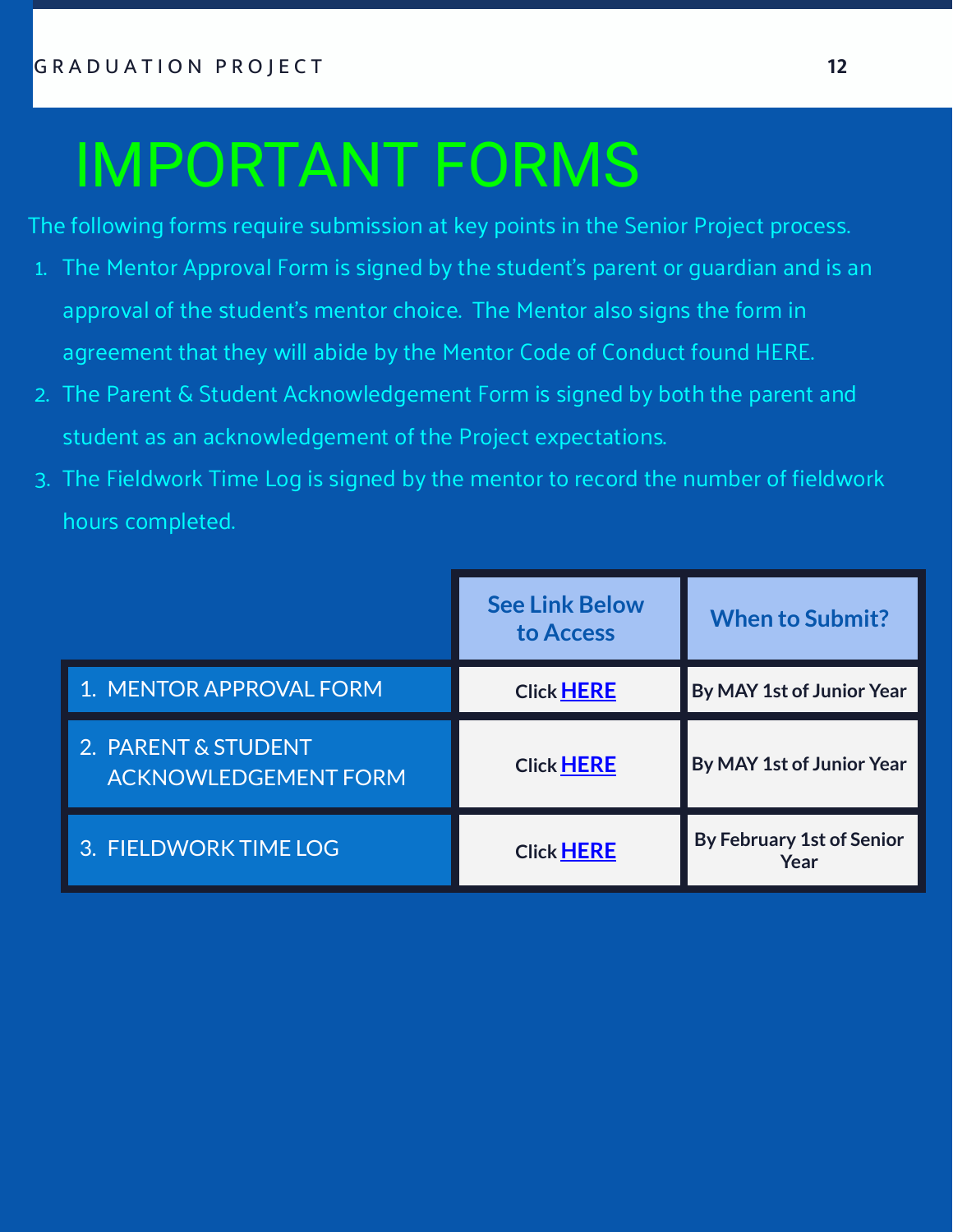### <span id="page-12-0"></span>STUDENT RESOURCES

The following resources were developed by students for students. These will serve as important guides and examples in creating your Graduation Project.

|                                          | <b>See Link Below</b><br>to Access |
|------------------------------------------|------------------------------------|
| <b>GRADUATION PROJECT TOPIC EXAMPLES</b> | <b>COMING SOON</b>                 |
| <b>SAMPLE LETTER OF INTENT</b>           | <b>COMING SOON</b>                 |
| <b>SAMPLE PROJECT PRESENTATIONS</b>      | <b>COMING SOON</b>                 |
| A SUGGESTED TIMELINE FROM STUDENTS       | <b>COMING SOON</b>                 |